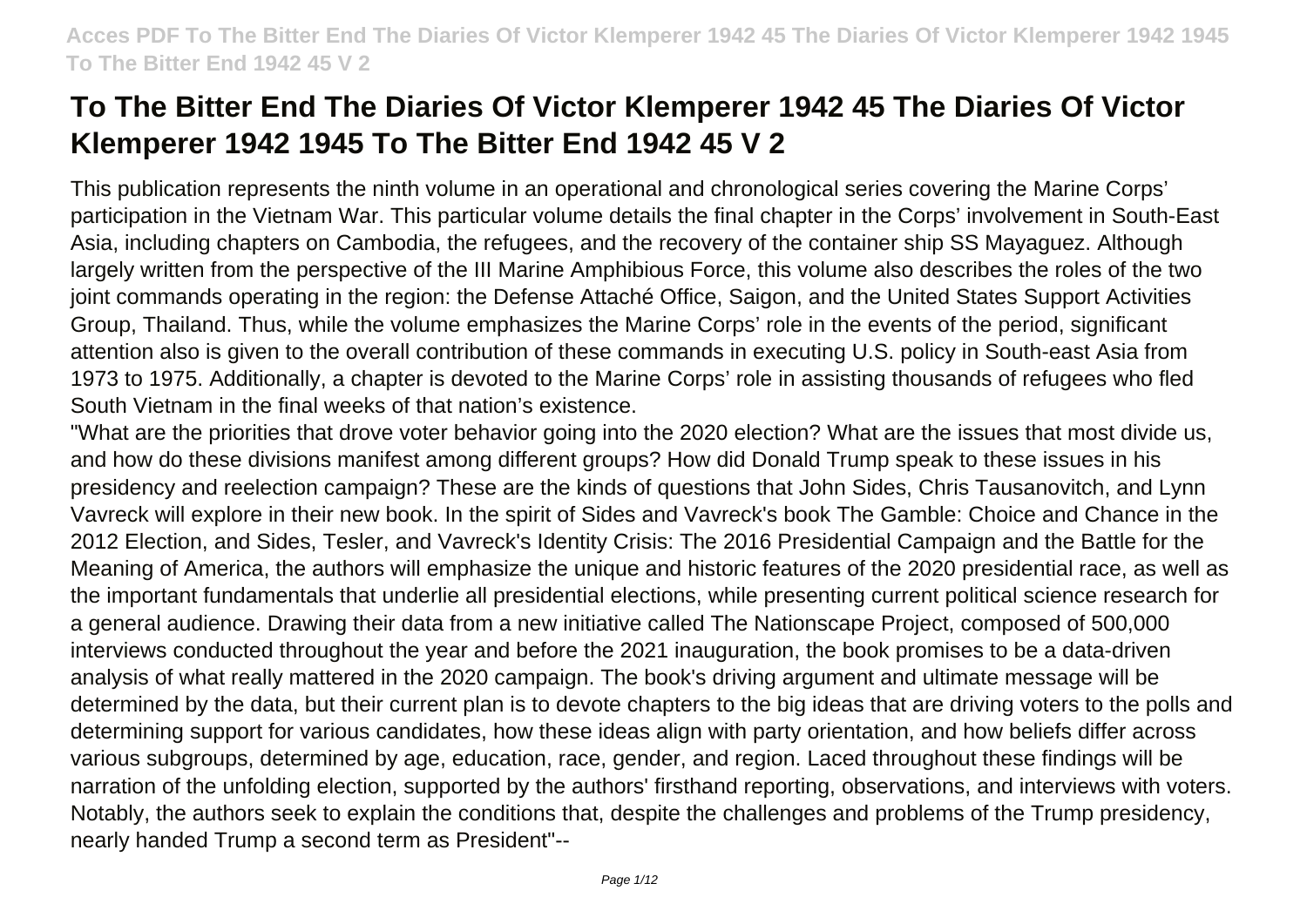"Sentimental, heartfelt….the exploration of Henry's changing relationship with his family and with Keiko will keep most readers turning pages...A timely debut that not only reminds readers of a shameful episode in American history, but cautions us to examine the present and take heed we don't repeat those injustices."-- Kirkus Reviews "A tender and satisfying novel set in a time and a place lost forever, Hotel on the Corner of Bitter and Sweet gives us a glimpse of the damage that is caused by war--not the sweeping damage of the battlefield, but the cold, cruel damage to the hearts and humanity of individual people. Especially relevant in today's world, this is a beautifully written book that will make you think. And, more importantly, it will make you feel." -- Garth Stein, New York Times bestselling author of The Art of Racing in the Rain "Jamie Ford's first novel explores the age-old conflicts between father and son, the beauty and sadness of what happened to Japanese Americans in the Seattle area during World War II, and the depths and longing of deep-heart love. An impressive, bitter, and sweet debut." -- Lisa See, bestselling author of Snow Flower and the Secret Fan In the opening pages of Jamie Ford's stunning debut novel, Hotel on the Corner of Bitter and Sweet, Henry Lee comes upon a crowd gathered outside the Panama Hotel, once the gateway to Seattle's Japantown. It has been boarded up for decades, but now the new owner has made an incredible discovery: the belongings of Japanese families, left when they were rounded up and sent to internment camps during World War II. As Henry looks on, the owner opens a Japanese parasol. This simple act takes old Henry Lee back to the 1940s, at the height of the war, when young Henry's world is a jumble of confusion and excitement, and to his father, who is obsessed with the war in China and having Henry grow up American. While "scholarshipping" at the exclusive Rainier Elementary, where the white kids ignore him, Henry meets Keiko Okabe, a young Japanese American student. Amid the chaos of blackouts, curfews, and FBI raids, Henry and Keiko forge a bond of friendship–and innocent love–that transcends the long-standing prejudices of their Old World ancestors. And after Keiko and her family are swept up in the evacuations to the internment camps, she and Henry are left only with the hope that the war will end, and that their promise to each other will be kept. Forty years later, Henry Lee is certain that the parasol belonged to Keiko. In the hotel's dark dusty basement he begins looking for signs of the Okabe family's belongings and for a long-lost object whose value he cannot begin to measure. Now a widower, Henry is still trying to find his voice–words that might explain the actions of his nationalistic father; words that might bridge the gap between him and his modern, Chinese American son; words that might help him confront the choices he made many years ago. Set during one of the most conflicted and volatile times in American history, Hotel on the Corner of Bitter and Sweet is an extraordinary story of commitment and enduring hope. In Henry and Keiko, Jamie Ford has created an unforgettable duo whose story teaches us of the power of forgiveness and the human heart. BONUS: This edition contains a Hotel on the Corner of Bitter and Sweet discussion guide and an excerpt from Jamie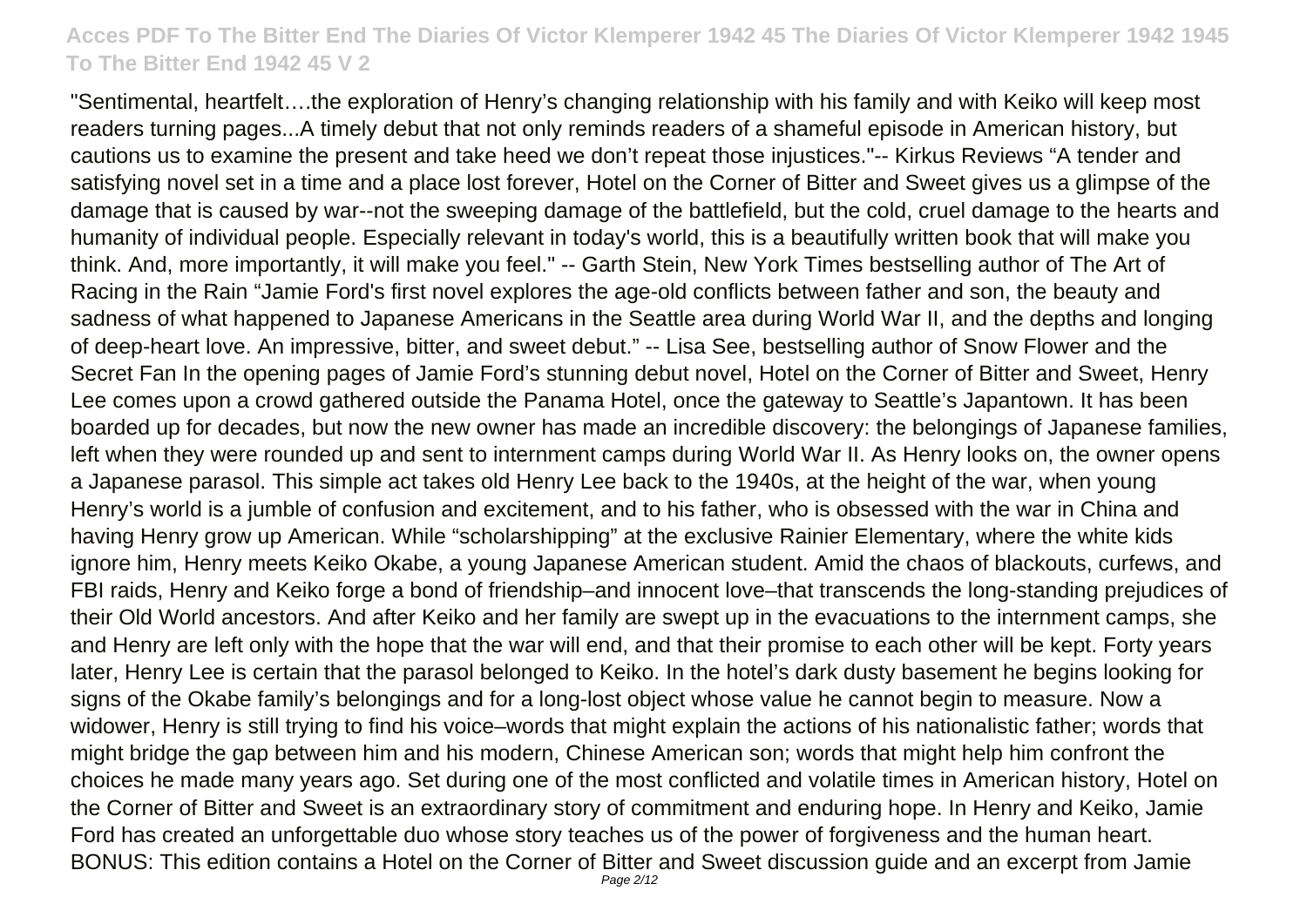#### Ford's Love and Other Consolation Prizes.

The War of the Triple Alliance was one of the longest, least remembered, and, for one of its participants, most catastrophic conflicts of the 19th century. The decision of Argentina, Brazil, and Uruguay to go to war against Paraguay in May 1965 has generally been regarded as a response to the raids by the headstrong and tyrannical dictator, Francisco Solano Lopez. While there is some truth to this view, as Lopez had attacked towns in Argentina and Brazil, the terms of the Triple Alliance signed that same month reveal that the motivation of these two nations, at least, was to redraw the map in their favor, at the expense of Paraguay. That the resulting conflict lasted five years before Lopez was defeated and his country fully at the mercy of its neighbors was a tribute to the heroic resistance of his people, as well as to the inadequacies of the allied command. The military campaigns, which took place on land and on the rivers, often in appalling conditions of both climate and terrain, are examined from a strategic perspective, as well as through the experiences of ordinary soldiers. Leuchars looks in detail at the political causes, the course of the conflict as viewed from both sides, and the tragic aftermath. He brings to light an episode that, for all its subsequent obscurity, marked a turning point in the development of South American international relations.

"By the author of the award-winning To Be a Machine, a deeply considered look at the people and places in confrontation with the end of our days. We're alive in a time of worst-case scenarios: The weather has gone uncanny, volatile. Our old post-war alliances are crumbling. Everywhere you look there's an omen, a joke whose punchline is the end of the world. How are we to live in the shadow of such a grim future? What does the world hold for our children? What might it be like to live through the worst? And what is anybody doing about it? Dublin-based writer Mark O'Connell ("wryly humorous, cogently insightful"--NPR) is possessed by these questions. In Notes from an Apocalypse, he crosses the globe in pursuit of answers. He tours survival bunkers in South Dakota. He ventures to New Zealand, a favored retreat of billionaires banking on civilization's collapse. And he bears witness to those places where the future has already arrived--real-life portraits of the end of the world as we know it. In doing so, he offers us a unique window into our apocalyptic imagination. Part tour, part pilgrimage, Notes from an Apocalypse is an affecting and hopeful meditation on our alarming present tense. With insight, humanity, and wit, O'Connell leaves you to wonder: What if the end of the world isn't the end of the world?"--

This is a story about domestic violence and a family torn apart - written from the perspective of a mother and grandmother. Ingrid endured years of violence at the hands of her husband who charmed, manipulated and bullied her, her sons, and those around him. A petty criminal in his youth, his offences escalated over time as he moved on to suspected drug trafficking, road rage and rape. When Ingrid met a new man, it enraged her husband even more. Ingrid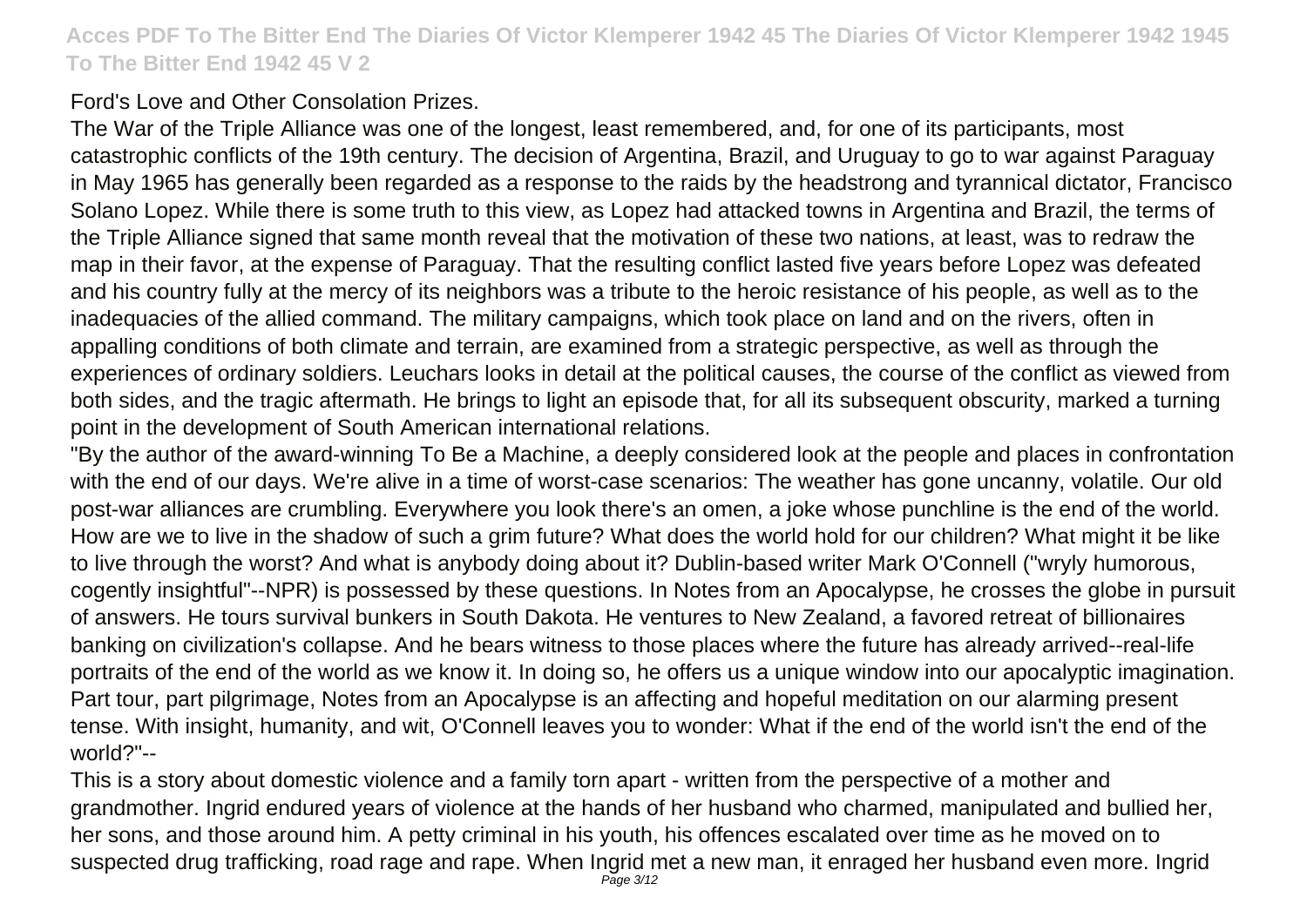took the children and left him but he lured the boys back and turned them against their mother. The author is Ingrid's mother.

The figure of Prince William of Orange (1572-84) dominates the political landscape of the sixteenth century Netherlands, and in many ways personifies the Dutch revolt against Spanish hegemony. Yet despite the European significance of his struggle, there has not been a major English-language study of William since C.V. Wedgwood's biography published in 1944. As such, scholars will welcome this publication of Koen Swart's distinguished and authoritative biography of the first of the hereditary stadholders of the United Provinces. Originally available only in Dutch, this edition provides an English speaking audience for the first time with a detailed account of William's role in the Dutch Revolt that reflects the vast amount of scholarship undertaken in the field of European political and religious history over the last few decades. In the book, Swart explores the means by which William established his rule in Holland and Zeeland in the 1570s, and provides an analysis of William's relations with the provincial states, the States-General and the towns, and the creation of a new system of government and finance. Within this framework of national history, he is always careful to locate the subject in its broad international context, thus adding to our wider understanding of this turbulent period. Moreover, Swart avoids the uncritical glorification of William evident in some previous works, and asks searching and pertinent questions concerning the wisdom of William's decisions, such as that to break up the pre-1572 unity of the Habsburg Netherlands. In so doing, Swart provides a much more balanced view than has hitherto been available, that not only takes Protestant views into account, but also contemplates the Revolt form the perspective of the Catholic population, and shows sympathy for Charles V's and Philip II's predicament. In so doing, this book provides the most important revision of William for a century, and will undoubtedly have repercussions upon many studying the history of Europe in the age of Reformations. Published posthumously, this book also includes introductory material written by leading scholars H.F.K. van Nierop, M.E.H.N. Mout, J. Israel and A.C. Duke.

The New York Times?best-selling series! "Carson joins the ranks of writers like Kristin Cashore, Megan Whalen Turner, and Tamora Pierce as one of YA's best writers of high fantasy."—Locus In the deeply satisfying conclusion to the bestselling Girl of Fire and Thorns trilogy, seventeen-year-old sorcerer-queen Elisa travels into the unknown realm of the enemy to win back her true love, save her country, and uncover the final secrets of her destiny. Elisa is a fugitive in her own country. Her enemies have stolen the man she loves in order to lure her to the gate of darkness. As she and her daring companions take one last quest into unknown enemy territory to save Hector, Elisa will face hardships she's never imagined. And she will discover secrets about herself and her world that could change the course of history. She must rise up as champion—a champion to those who have hated her most. Riveting, surprising, and achingly romantic, Rae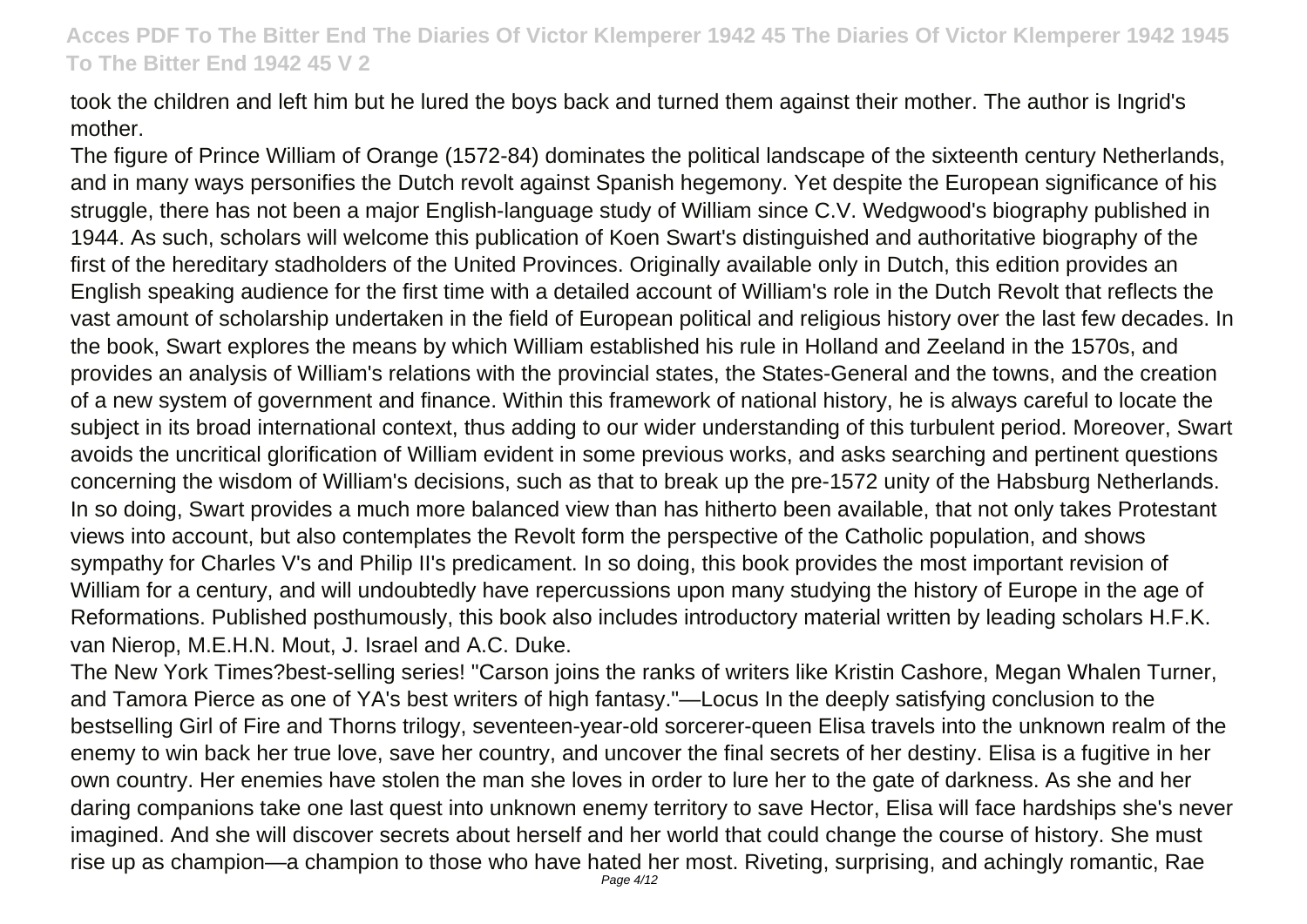Carson has spun a bold and powerful conclusion to her extraordinary trilogy.

THE INSTANT NEW YORK TIMES, USA TODAY, AND WALL STREET JOURNAL BESTSELLER From New York Times bestselling author Jay Kristoff comes Empire of the Vampire, the first illustrated volume of an astonishing new dark fantasy saga. From holy cup comes holy light; The faithful hand sets world aright. And in the Seven Martyrs' sight, Mere man shall end this endless night. It has been twenty-seven long years since the last sunrise. For nearly three decades, vampires have waged war against humanity; building their eternal empire even as they tear down our own. Now, only a few tiny sparks of light endure in a sea of darkness. Gabriel de León is a silversaint: a member of a holy brotherhood dedicated to defending realm and church from the creatures of the night. But even the Silver Order could not stem the tide once daylight failed us, and now, only Gabriel remains. Imprisoned by the very monsters he vowed to destroy, the last silversaint is forced to tell his story. A story of legendary battles and forbidden love, of faith lost and friendships won, of the Wars of the Blood and the Forever King and the quest for humanity's last remaining hope: The Holy Grail.

This story is about a young Anglo-Indian boy, growing up in India towards the latter years of the British Raj. His battle with an inability to cope with the written word, leads him into conflict with his father who responds with a Victorian regime of discipline. Little comfort comes from the equally regimental boarding schools he is sent to. The story begins with an account of the author's long years of research into his complicated family history, supported by boyhood reminiscences from early years, through to his teens. Partition of the subcontinent in 1947 coincides with father being invalided out of the British Army with Tuberculosis. Loss of income compounded by high medical costs, subject the large family to poverty, humiliation and distressing circumstances. Based on a collection of photographs, many previously unpublished, this work includes a development of amateur photography in a wartime context, the daily life and organization of the two opposing armies, medical treatment, concentration camps, and the guerilla war waged by the "bitter-enders."

A penetrating account of the Wehrmacht's last stand on the eastern frontier of Euroepe, as it was driven by the Red Army from the depth of Russia. Drawing extensively on rare, contemporary sources, German historian Rolf Hinze has unveiled a panoply of desperate combat heretofore largely unknown in the West.

Bethany was born into a world of privilege and has never had to want for anything in her life. Her parents gave her everything but the one thing she desired the most...love. When Bethany's mother dies, her Father becomes even more distant with the immediate replacement of Bethany's mother by "Miko", a woman who has no compassion nor interest in Bethany whatsoever.On her own and living in a penthouse, a lavish gift from her father, Bethany ignores all responsibility as she lives on a weekly allowance her Father is sure to place into her bank account. With too much time on her hands, Bethany is free to pursue other interests such as a young man she never cared for in school named Ryan Blackwood. Ryan is a male escort for hire and has made his living on pleasuring the higher echelons of New York society women, but when he meets Bethany his game is shifted from one of hunter to one of prey and he will soon find out that she is not the easy target he once imagined. Their torrid love affair is filled with a painful need to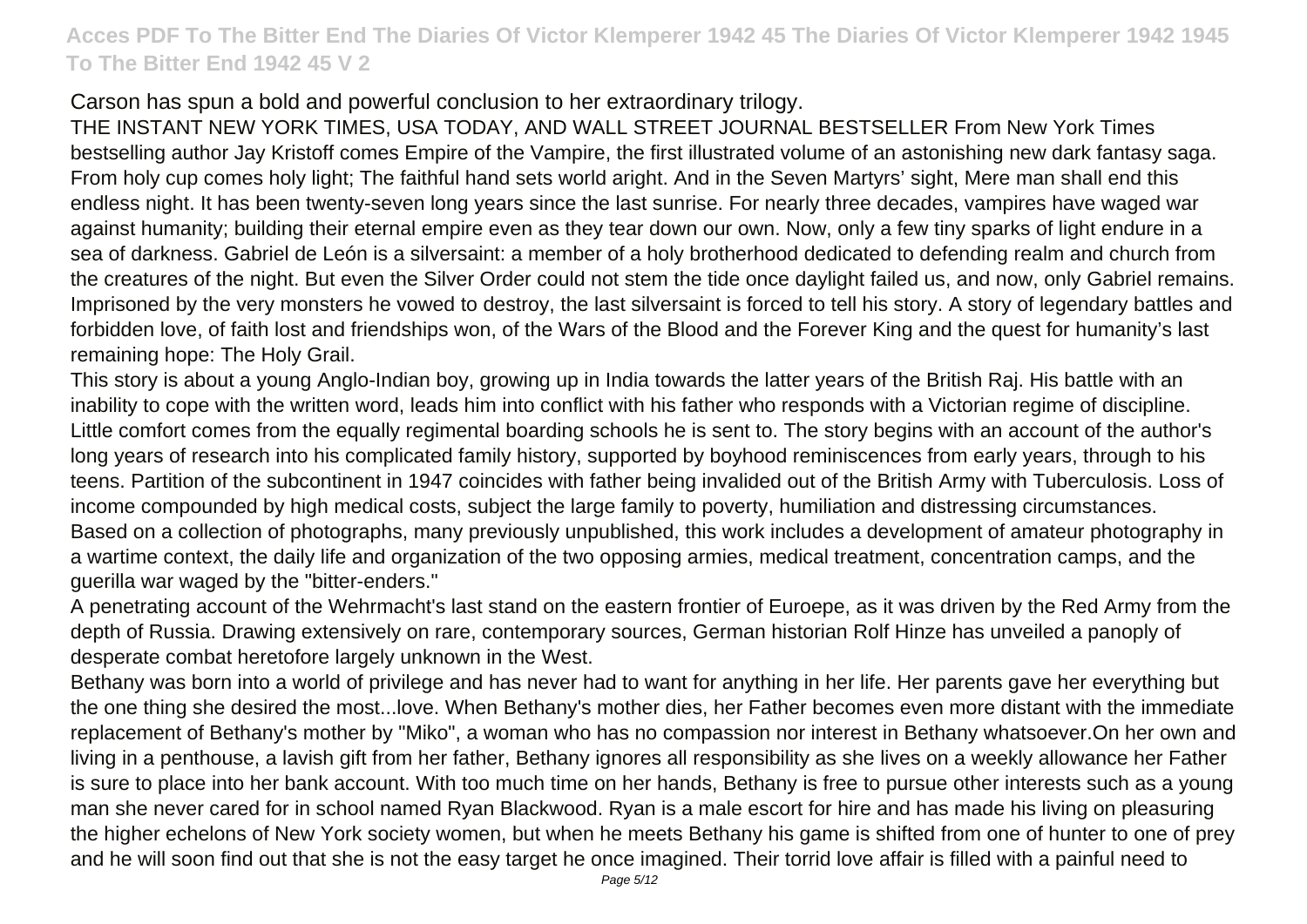harm each other in every way, including the bedroom. Will Bethany finally receive the love she has always desired or will her lineage doom her forever? "The Bitter End" is book one in the Golden Crown Series, filled with lust, greed, suspense and murder. Sometimes new beginnings lead only to bitter ends.

Unlike some other reproductions of classic texts (1) We have not used OCR(Optical Character Recognition), as this leads to bad quality books with introduced typos. (2) In books where there are images such as portraits, maps, sketches etc We have endeavoured to keep the quality of these images, so they represent accurately the original artefact. Although occasionally there may be certain imperfections with these old texts, we feel they deserve to be made available for future generations to enjoy. Owner Paul Colby recalls the club's transformation from a small coffeehouse into the pre-eminent music and comedy venue that is still going strong today.

Bitter in the Mouth is a brilliant, virtuosic novel about a young woman's search for identity and the true meaning of family from the author of The Sweetest Fruits "What I know about you, little girl, would break you in two" are the prophetic last words that Linda Hammerick's grandmother says to her. Growing up in small-town North Carolina in the 1970s and '80s, Linda already knows that she is profoundly different from everyone else, including the members of her own family. She can "taste" words. In this and in other ways, her body is a mystery to her. Linda's awkward girlhood is nonetheless enlivened and emboldened by her dancing great-uncle Harper, and Kelly, her letter-writing best friend. Linda makes her way north to college and then to New York City, trying her best to leave her past behind her like "a pair of shoes that no longer fit." But when a family tragedy compels her to return home, Linda uncovers the startling secrets of her past. Monique Truong's acclaimed novel questions our assumptions about what it means to be a family and to be a friend, to be foreign and to be familiar, to be connected to and disconnected from our bodies, our histories, ourselves.

In Prevail until the Bitter End, Alexandra Lohse explores the gossip and innuendo, the dissonant reactions and perceptions of Germans to the violent dissolution of the Third Reich. Mobilized for total war, soldiers and citizens alike experienced an unprecedented convergence of military, economic, social, and political crises. But even in retreat, the militarized national community unleashed ferocious energies, staving off defeat for over two years and continuing a systematic murder campaign against European Jews and others. Was its faith in the Führer never shaken by the prospect of ultimate defeat? Lohse uncovers how Germans experienced life and death, investigates how mounting emergency conditions affected their understanding of the nature and purpose of the conflagration, and shows how these factors influenced the people's relationship with the Nazi regime. She draws on Nazi morale and censorship reports, features citizens' private letters and diaries, and incorporates a large body of Allied intelligence, including several thousand transcripts of surreptitiously recorded conversations among German prisoners of war in Western Allied captivity. Lohse's historical reconstruction helps us understand how ordinary Germans interpreted their experiences as both the victims and perpetrators of extreme violence. We are immersively drawn into their desolate landscape: walking through bombed-out streets, scrounging for food, burning furniture, listening furtively to Allied broadcasts, unsure where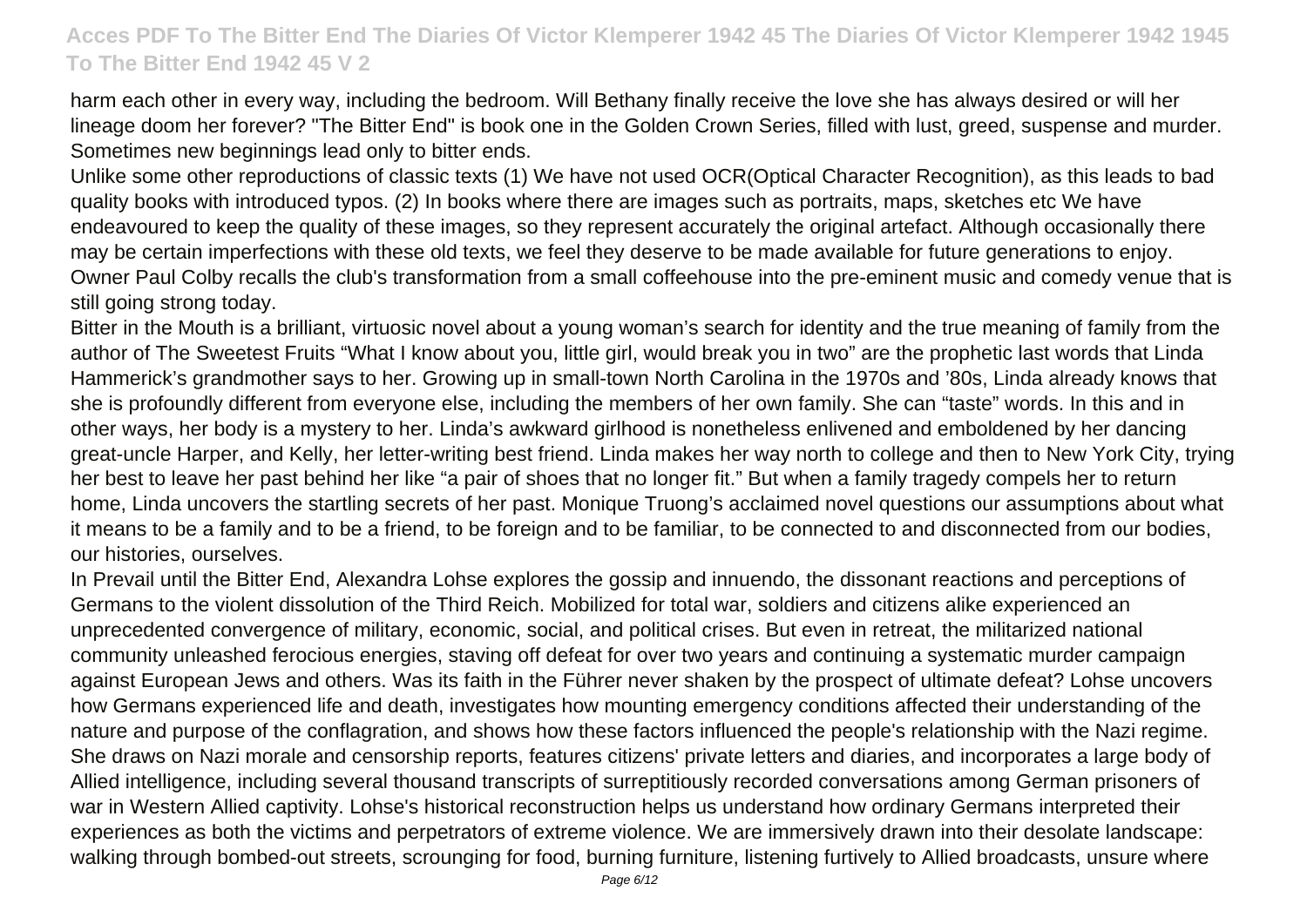the truth lies. Prevail until the Bitter End is about the stories that Germans told themselves to make sense of this world in crisis. This is the story of Ted Serong who, at the request of the CIA, was in charge of the first Australian contingent in Vietnam and remained there until the end of the war.;

South African poet Keorapetse Kgositsile rejuvenates the African spirit and continues the quest for total and uncompromised liberation.

when an almost love comes to a bitter end.

The second volume of the diaries of Victor Klemperer, a Jew in Dresden who survived the war and whose diaries between 1933 and 1945 have been hailed as one of the most important chronicles of Nazi Germany ever published. A publishing sensation in Germany (where they have sold over 100,000 copies at £45), the publication of Victor Klemperer's diaries brings to light one of the most extraordinary documents of the Nazi period. The son of a rabbi, Klemperer was by 1933 a professor of languages in Dresden. Over the next decade he, like other German Jews, lost his job, his house and many of his friends, even his cat, as Jews were not allowed to own pets. He remained loyal to his country, determined not to emigrate, and convinced that each successive Nazi act against the Jews must be the last. Saved for much of the war from the Holocaust by his marriage to a gentile, he was able to escape in the aftermath of the Allied bombing of Dresden and survived the remaining months of the war in hiding. Throughout, Klemperer kept a diary, for a Jew in Nazi Germany a daring act in itself. Shocking and moving by turns, it is a remarkable and important document, as powerful and astonishing in its way as Anne Frank's classic. The second volume of two, this covers the period from the beginnings of the Holocaust to the end of the war, telling the story of Klemperer's increasing isolation, his near miraculous survival, his awareness of the development of the growing Holocaust as friends and associates disappeared, and his narrow escapes from deportation and the Dresden firebombing in 1945.

One of the best ways to understand history is through eye-witness accounts. Ting-Xing Ye's riveting first book, A Leaf in the Bitter Wind, is a memoir of growing up in Maoist China. It was an astonishing coming of age through the turbulent years of the Cultural Revolution (1966 - 1974). In the wave of revolutionary fervour, peasants neglected their crops, exacerbating the widespread hunger. While Ting-Xing was a young girl in Shanghai, her father's rubber factory was expropriated by the state, and he was demoted to a labourer. A botched operation left him paralyzed from the waist down, and his health deteriorated rapidly since a capitalist's well-being was not a priority. He died soon after, and then Ting-Xing watched her mother's struggle with poverty end in stomach cancer. By the time she was thirteen, Ting-Xing Ye was an orphan, entrusted with her brothers and sisters to her Great-Aunt, and on welfare. Still, the Red Guards punished the children for being born into the capitalist class. Schools were being closed; suicide was rampant; factories were abandoned for ideology; distrust of friends and neighbours flourished. Ting-Xing was sent to work on a distant northern prison farm at sixteen, and survived six years of backbreaking labour and severe conditions. She was mentally tortured for weeks until she agreed to sign a false statement accusing friends of anti-state activities. Somehow finding the time to teach herself English, often by listening to the radio, she finally made it to Beijing University in 1974 as the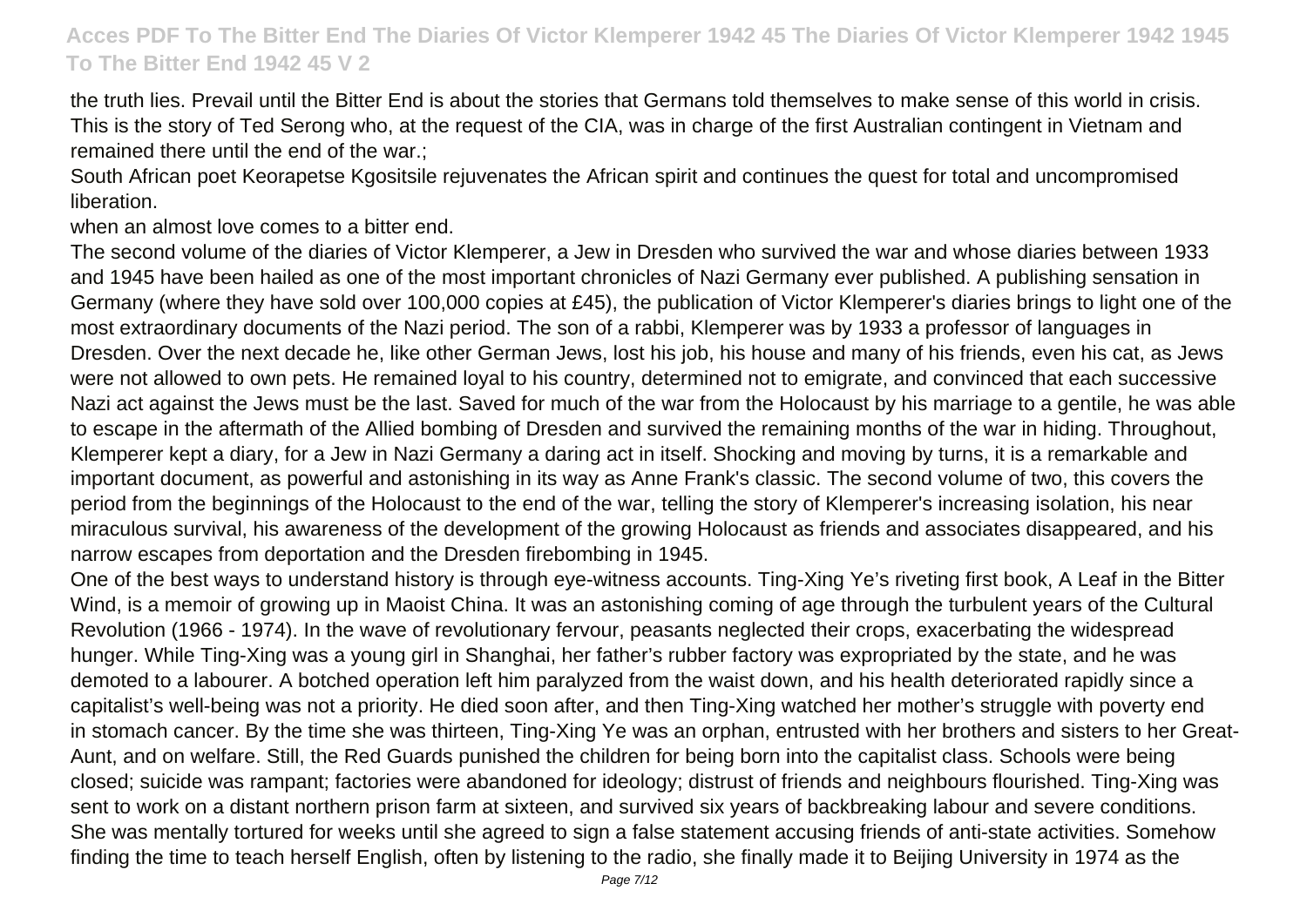Revolution was on the wane — though the acquisition of knowledge was still frowned upon as a bourgeois desire and study was discouraged. Readers have been stunned and moved by this simply narrated personal account of a 1984-style ideology-gonemad, where any behaviour deemed to be bourgeois was persecuted with the ferocity and illogic of a witch trial, and where a change in politics could switch right to wrong in a moment. The story of both a nation and an individual, the book spans a heady 35 years of Ye's life in China, until her eventual defection to Canada in 1987 — and the wonderful beginning of a romance with Canadian author William Bell. The book was published in 1997. The 1990s saw the publication of several memoirs by Chinese now settled in North America. Ye's was not the first, yet earned a distinguished place as one of the most powerful, and the only such memoir written from Canada. It is the inspiring story of a woman refusing to "drift with the stream" and fighting her way through an impossible, unjust system. This compelling, heart-wrenching story has been published in Germany, Japan, the US, UK and Australia, where it went straight to #1 on the bestseller list and has been reprinted several times; Dutch, French and Turkish editions will appear in 2001.

An NPR Best Book of the Year A Most Anticipated Book at Time Magazine, Entertainment Weekly, Vulture, Elle, BUST, HuffPost, NYLON, Southern Living, Parade, and more From the author of Our Endless Numbered Days and Swimming Lessons, Bitter Orange is a seductive psychological portrait, a keyhole into the dangers of longing and how far a woman might go to escape her past. From the attic of Lyntons, a dilapidated English country mansion, Frances Jellico sees them—Cara first: dark and beautiful, then Peter: striking and serious. The couple is spending the summer of 1969 in the rooms below hers while Frances is researching the architecture in the surrounding gardens. But she's distracted. Beneath a floorboard in her bathroom, she finds a peephole that gives her access to her neighbors' private lives. To Frances' surprise, Cara and Peter are keen to get to know her. It is the first occasion she has had anybody to call a friend, and before long they are spending every day together: eating lavish dinners, drinking bottle after bottle of wine, and smoking cigarettes until the ash piles up on the crumbling furniture. Frances is dazzled. But as the hot summer rolls lazily on, it becomes clear that not everything is right between Cara and Peter. The stories that Cara tells don't quite add up, and as Frances becomes increasingly entangled in the lives of the glamorous, hedonistic couple, the boundaries between truth and lies, right and wrong, begin to blur. Amid the decadence, a small crime brings on a bigger one: a crime so terrible that it will brand their lives forever.

These are dramatic times in England's sea-faring history--the English and the French are battling it out for control of Canada in the frozen waters off the coast of Newfoundland. The year is 1708 and Matthew Loftus has come a long way from his humble beginnings as an orphan in Whitby. Now a successful fur trader sailing the Newfoundland coast, he wants to put his skirmishes with privateers and pirates behind him--until the English Navy sails into the colony of Esperantia and puts it under their protection. Forced by the Navy to sail a rescue mission to Hudson's Bay, Matthew discovers that the true agenda is to foil the French. In the ensuing clash of wills, Matthew escapes with his life but not his ship. He must navigate his own way back through the hostile waters of the Canadian coast and prevent the colony from falling into the wrong hands, and also, to prevent the woman he loves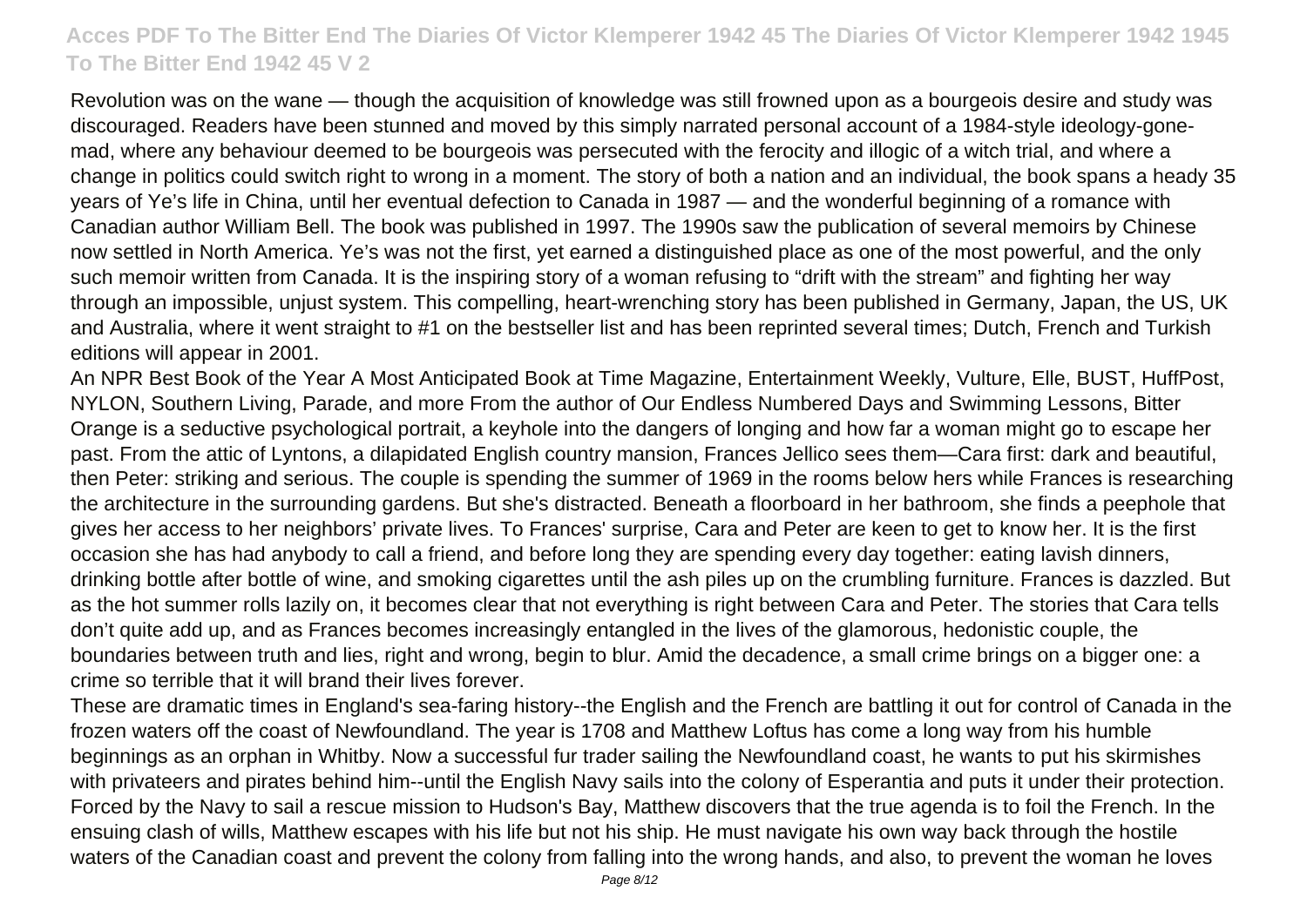#### from marrying his rival.

The international bestselling record of a German Jew in Nazi Germany. 'Deserves to stand beside the diary of Anne Frank as a day-to-day description of the sufferings of the victims of Hitler's evil regime' EVENING STANDARD 'Few English readers will fail to be moved as I was - ultimately to the point of tears' SUNDAY TELEGRAPH 'Packed with vivid observation, profound reflection ... they find hope, dignity and even tart humour in the jaws of hell' INDEPENDENT ON SUNDAY A sensation when first published, this is one of the most extraordinary documents of the Nazi period. The son of a rabbi, Klemperer was by 1933 a professor of languages in Dresden. Over the next decade he lost his job, his house and many of his friends, even his cat, as Jews were not allowed to own pets. Saved for much of the war from the Holocaust by his marriage to a gentile, he was able to escape in the aftermath of the Allied bombing of Dresden and survived the remaining months of the war in hiding. Throughout, Klemperer kept a diary, for a Jew in Nazi Germany a daring act in itself. This volume covers the period from the beginnings of the Holocaust to the end of the war, telling the story of Klemperer's increasing isolation, his near miraculous survival, his awareness of the development of the growing Holocaust as friends and associates disappeared, and his narrow escapes from deportation and the Dresden firebombing in 1945. Shocking and moving by turns, it is a remarkable and important document, as powerful and astonishing in its way as Anne Frank's classic.

Bitter EndLittle, Brown Books for Young Readers

"When on July 20, 1944, a bomb—boldly placed inside the Wolf's Lair (Hitler's headquarters in East Prussia) by the German Anti-Nazi Resistance—exploded without killing the Führer, the subsequent coup d'état against the Third Reich collapsed. Most of the conspirators were summarily shot or condemned in show trials and sadistically hanged. The conspiracy involved a wide circle of former politicians, diplomats, and government officials as well as senior military men. The Resistance had started as early as 1933 and involved several planned putsches and assassination attempts. Hans B. Gisevius knew or met the major figures—including Beck, Canaris, Oster, Goerdeler, and von Stauffenberg—and barely escaped after the coup's failure. One of the few survivors of the German Anti-Nazi Resistance, Gisevius traces its history, from the 1933 Reichstag fire to Germany's defeat in 1945, in a book as riveting as it is exceptional."-Print ed. In the tradition of Mary Roach's bestselling Stiff and Jessica Mitford's classic exposé The American Way of Death comes this meticulously researched, refreshingly irreverent, and lavishly illustrated look at death from acclaimed author Harold Schechter. With his trademark fearlessness and bracing sense of humor, Schechter digs deep into a wealth of sources to unearth a treasure trove of surprising facts, amusing anecdotes, practical information, and timeless wisdom about that undiscovered country to which we will all one day travel. Topics include • Death anxiety–is your fear of death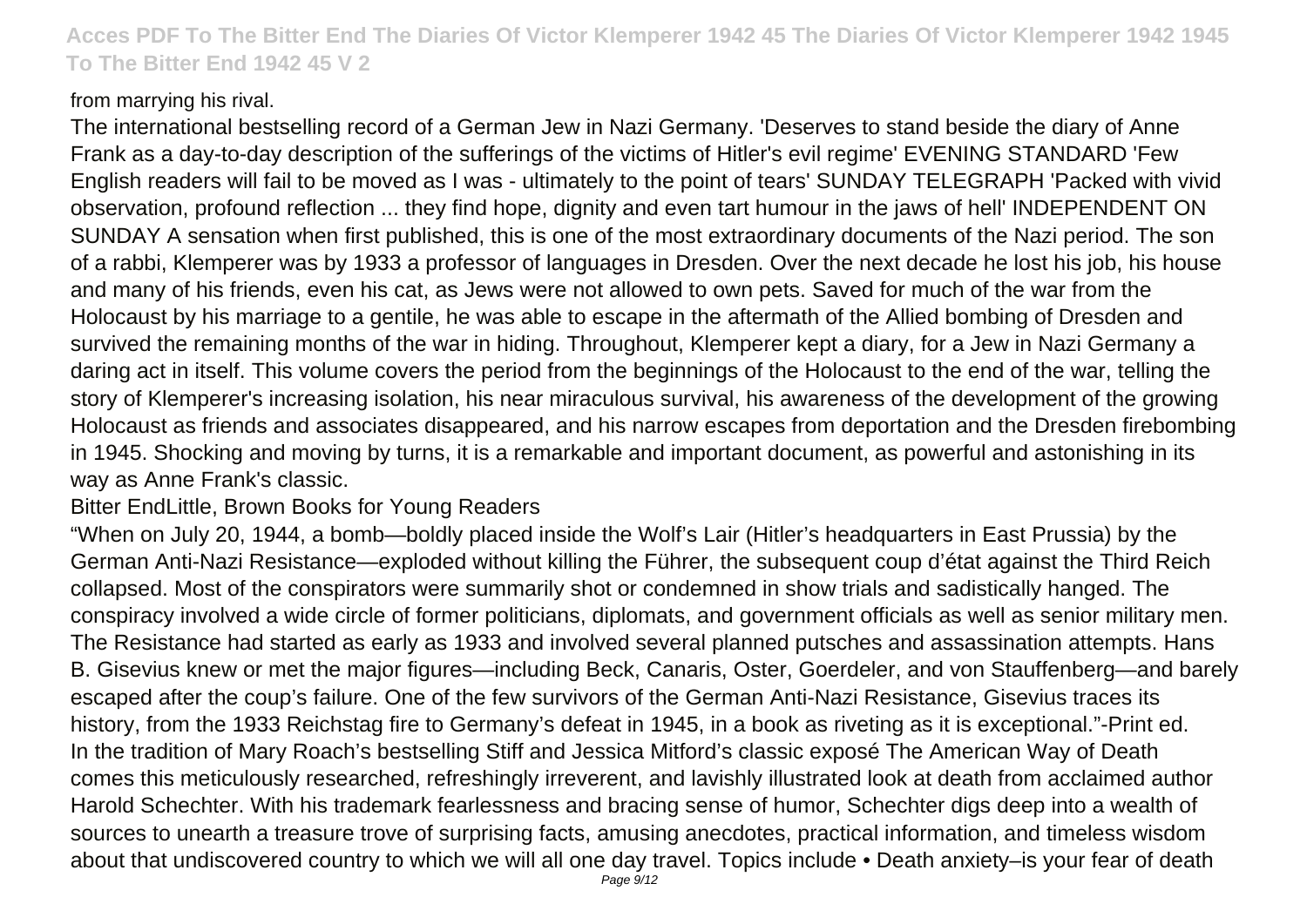normal or off the scale? • You can't take it with you . . . or can you? Wacky wills and bizarre bequests • The hospice experience–going out in comfort and style • Deathbed and funeral etiquette–how to help the dying and mourn the dead with dignity • Death on demand–why the right-to-die movement may be the next big thing • "Good-bye" everybody"–famous last words • The embalmer's art–all dressed up and nowhere to go • Behind the scenes at your local funeral home • Alternative burial choices–from coral reefs to outer space From the cold, hard facts of death to lessons in the art of dying well, from what happens in the body's last living moments to what transpires in the ground or in the furnace, from near-death experiences to speculation on the afterlife, The Whole Death Catalog leaves no gravestone unturned.

When Alex falls for the charming new boy at school, Cole -- a handsome, funny, sports star who adores her -- she can't believe she's finally found her soul mate . . . someone who truly loves and understands her. At first, Alex is blissfully happy. Sure, Cole seems a little jealous of her relationship with her close friend Zack, but what guy would want his girlfriend spending all her time with another boy? As the months pass, though, Alex can no longer ignore Cole's small putdowns, pinches, or increasingly violent threats. As Alex struggles to come to terms with the sweet boyfriend she fell in love with and the boyfriend whose "love" she no longer recognizes, she is forced to choose -- between her "true love" and herself.

"First published in the United States of America by G.P. Putnam's Sons, an imprint of Penguin Random House LLC, 2016"--Title page verso.

The tale of the famous Greenwich Village coffeehouse turned nightclub, The Bitter End is also the story of the club's manager and owner, Paul Colby. From the early 60s to the 90s, the Bitter End hosted a wide range of influential music and comedy acts that reflected the changing creative atmosphere of the Village, and the country beyond. Pete Seeger made frequent appearances and Peter, Paul, and Mary debuted at the club during the height of the folk music boom, around the same time that Woody Allen and Bill Cosby were headlining with their very different—but equally popular—stand-up acts. After the British Invasion made rock the pre-eminent music in the land, Colby booked electrified folk and rock performers such as Neil Young, Carly Simon, Kris Kristofferson, and many others. Throughout the years, Colby kept up such strong friendships with the artists that they often returned as patrons when they weren't performing—the most famous local regular being Bob Dylan. The stories Colby shares of his amazing years running the Bitter End provide an insider's personal perspective on several decades of American entertainment. Told with fondness and flair, The Bitter End acquaints the world with a man beloved by performers for years. I'm Not Your Perfect Mexican Daughter meets Emergency Contact in this stunning story of first love, familial

Page 10/12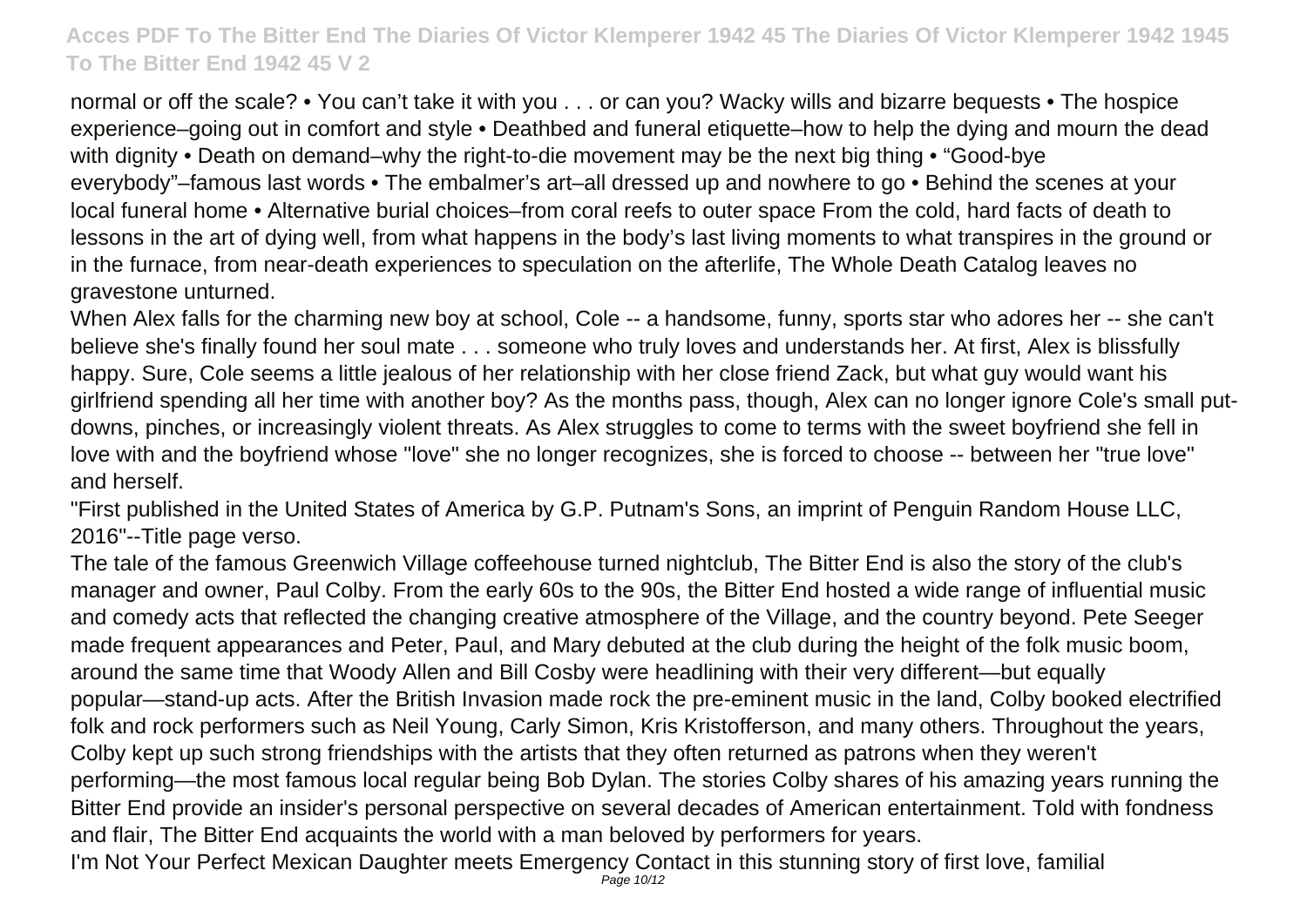expectations, the power of food, and finding where you belong. Penelope Prado has always dreamed of opening her own pastelería next to her father's restaurant, Nacho's Tacos. But her mom and dad have different plans—leaving Pen to choose between not disappointing her traditional Mexican American parents or following her own path. When she confesses a secret she's been keeping, her world is sent into a tailspin. But then she meets a cute new hire at Nacho's who sees through her hard exterior and asks the questions she's been too afraid to ask herself. Xander Amaro has been searching for home since he was a little boy. For him, a job at Nacho's is an opportunity for just that—a chance at a normal life, to settle in at his abuelo's, and to find the father who left him behind. But when both the restaurant and Xander's immigrant status are threatened, he will do whatever it takes to protect his newfound family and himself. Together, Pen and Xander must navigate first love and discovering where they belong in order to save the place they all call home. This stunning and poignant novel from debut author Laekan Zea Kemp explores identity, found families and the power of food, all nestled within a courageous and intensely loyal Chicanx community. Here you sit at dinner with charming people in a dining room like any other. Yet you know that your hostess has lost a son, that her sister lost children in the 1973 war - in the domestic ceremony of passed dishes and filled glasses the thoughts of a destructive enemy are hard to grasp. What you do know is that there is one fact of Jewish life left unchanged by the creation of a Jewish State - 'You cannot take your right to love for granted'. Originally published in the European Journal of Psychoanalysis (EJP), the essays in this volume are a set of responses to the coronavirus crisis by distinguished philosophers and psychoanalysts from around the globe. The coronavirus irrupted making swift and deep cuts in the fabric of our existence: the risks of contagion and indefinite periods of isolation have radically altered the functioning of society. Pandemics do not wait for comprehension in order to proliferate. Confusion, sickness, and death punctuate the failure of governments worldwide to respond. This collection of writings examines the effects of the pandemic and the conditions that make possible such a global crisis. The writers provoke us to consider how capitalism, governmental power, and biopolitics mold the contours of life and death. The contributors in this collection ignite urgent political dialogue, address emergent transformations in the social field and offer perspectives

on shifts in subjectivity and psychoanalytic practice. Beyond providing reflections on the impact of the coronavirus, the authors point to determinants of how the crisis will unfold and what may be on the horizon. This book will be invaluable to psychoanalysts, psychotherapists, philosophers, and to all those interested in the implications of the virus for psychoanalytic practice and theory, and the social, cultural and political spheres of our world.

Across the Confederacy, determination remained high through the winter of 1864 into the new year. Yet ominous signs were everywhere. The peace conference had failed. Large areas were overrun, the armies could not stop Union